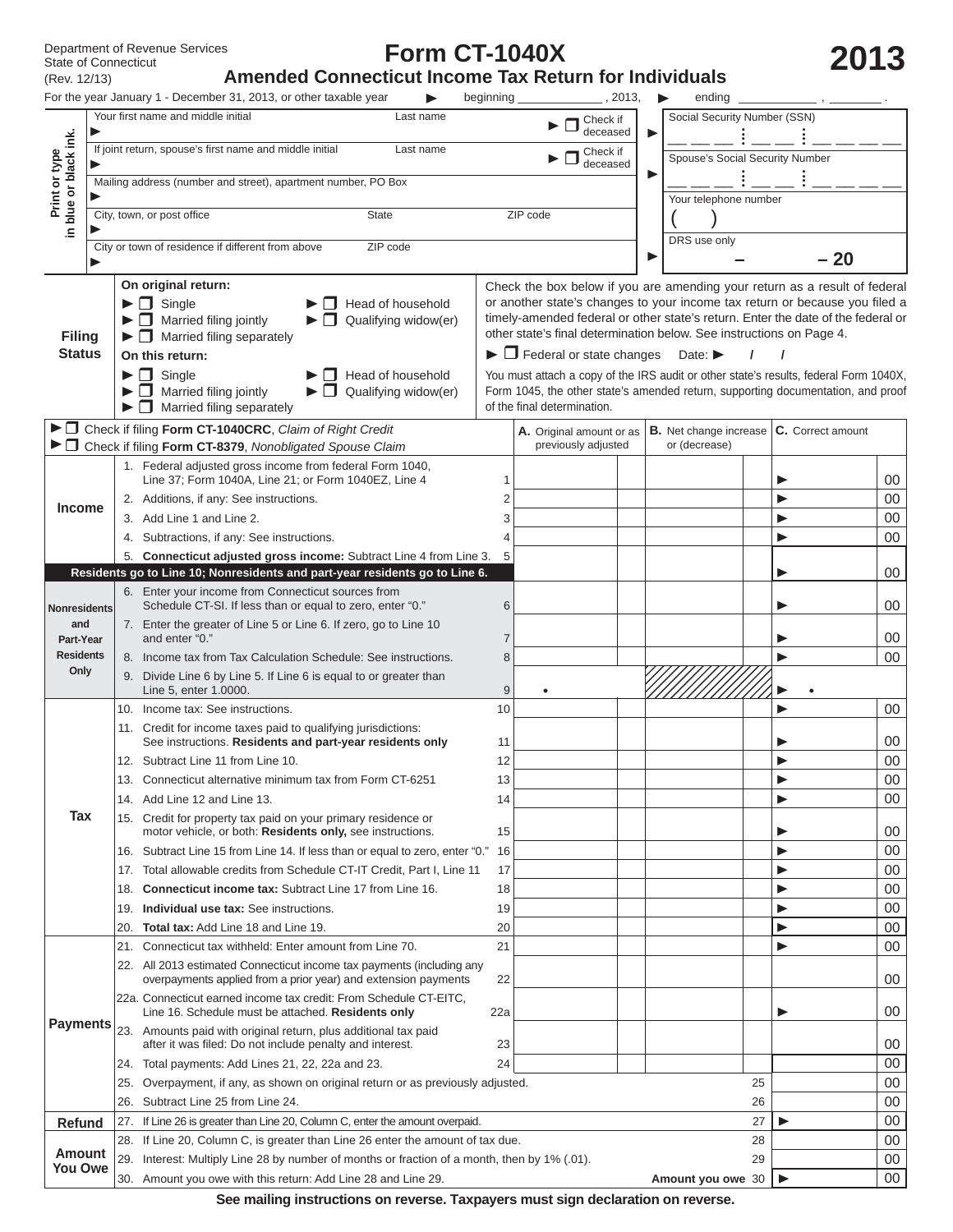**Reason(s) for amending return:** Enter the line number for each item you are changing and give the reason for each change in the space below. Attach supporting forms and schedules for items changed. Write your name and SSN(s) on all attachments.  $\_$  , and the set of the set of the set of the set of the set of the set of the set of the set of the set of the set of the set of the set of the set of the set of the set of the set of the set of the set of the set of th

 $\_$  , and the set of the set of the set of the set of the set of the set of the set of the set of the set of the set of the set of the set of the set of the set of the set of the set of the set of the set of the set of th  $\_$  , and the set of the set of the set of the set of the set of the set of the set of the set of the set of the set of the set of the set of the set of the set of the set of the set of the set of the set of the set of th

|                        |     | <b>Schedule 1 Modifications to Federal Adjusted Gross Income</b> Enter all amounts as positive numbers.                        |   |    |        |
|------------------------|-----|--------------------------------------------------------------------------------------------------------------------------------|---|----|--------|
|                        | 31. | Interest on state and local government obligations other than Connecticut                                                      | ▶ | 31 | $00\,$ |
|                        | 32. | Mutual fund exempt-interest dividends from non-Connecticut state or municipal government<br>obligations other than Connecticut |   | 32 | $00\,$ |
| <b>Additions</b>       |     | 33. Reserved for future use.                                                                                                   |   | 33 |        |
| to Federal<br>Adjusted |     | 34. Taxable amount of lump-sum distributions from qualified plans not included in federal adjusted<br>gross income             | ▶ | 34 | 00     |
| Gross                  | 35. | Beneficiary's share of Connecticut fiduciary adjustment: Enter only if greater than zero.                                      |   | 35 | $00\,$ |
| Income                 | 36. | Loss on sale of Connecticut state and local government bonds                                                                   |   | 36 | $00\,$ |
|                        | 37. | Domestic production activity deduction from federal form 1040, Line 35                                                         |   | 37 | $00\,$ |
|                        | 38. | Other - specify                                                                                                                |   | 38 | 00     |
|                        |     | 39. Total additions: Add Lines 31 through 38.<br>Enter here and on Line 2, Column C, on the front of this form.                |   | 39 | 00     |
|                        | 40. | Interest on U.S. government obligations                                                                                        |   | 40 | $00\,$ |
|                        | 41. | Exempt dividends from certain qualifying mutual funds derived from U.S. government obligations                                 |   | 41 | $00\,$ |
|                        | 42. | Social Security benefit adjustment from Social Security Benefit Adjustment Worksheet                                           |   | 42 | $00\,$ |
| Subtractions           | 43. | Refunds of state and local income taxes                                                                                        |   | 43 | $00\,$ |
| From                   | 44. | Tier 1 and Tier 2 railroad retirement benefits and supplemental annuities                                                      |   | 44 | 00     |
| Federal<br>Adjusted    | 45. | 50% of military retirement pay                                                                                                 |   | 45 | 00     |
| <b>Gross</b>           | 46. | Beneficiary's share of Connecticut fiduciary adjustment: Enter only if less than zero.                                         |   | 46 | $00\,$ |
| Income                 | 47. | Gain on sale of Connecticut state and local government bonds                                                                   |   | 47 | 00     |
|                        | 48. | Contributions to a Connecticut Higher Education Trust (CHET) account                                                           |   |    |        |
|                        |     | Enter CHET account number:<br>Do not add spaces or dashes.                                                                     |   | 48 | 00     |
|                        | 49. | Other - specify: Do not include out-of-state income.                                                                           |   | 49 | $00\,$ |
|                        |     | 50. Total subtractions: Add Lines 40 through 49. Enter here and on Line 4, Column C.                                           |   | 50 | 00     |
|                        |     | Schedule 2 Credit for Income Taxes Paid to Qualifying Jurisdictions - Residents and Part-Year Residents Only                   |   |    |        |

See instructions for Form CT-1040 or Form CT-1040NR/PY.

|     | 51. Modified Connecticut Adjusted Gross Income                         |                                                                                                                                                                                                                                                                                                                                                                                                                        |                                                                                                                                                                             |      | 51              |    |           | 00              |                                                    |
|-----|------------------------------------------------------------------------|------------------------------------------------------------------------------------------------------------------------------------------------------------------------------------------------------------------------------------------------------------------------------------------------------------------------------------------------------------------------------------------------------------------------|-----------------------------------------------------------------------------------------------------------------------------------------------------------------------------|------|-----------------|----|-----------|-----------------|----------------------------------------------------|
|     |                                                                        |                                                                                                                                                                                                                                                                                                                                                                                                                        |                                                                                                                                                                             |      | <b>Column A</b> |    |           | <b>Column B</b> |                                                    |
|     |                                                                        |                                                                                                                                                                                                                                                                                                                                                                                                                        |                                                                                                                                                                             | Name |                 |    | Name      |                 | Code                                               |
|     |                                                                        |                                                                                                                                                                                                                                                                                                                                                                                                                        | 52                                                                                                                                                                          |      |                 |    |           |                 |                                                    |
|     | qualifying jurisdiction's income tax return from Schedule 2 Worksheet. | $\blacktriangleright$                                                                                                                                                                                                                                                                                                                                                                                                  | 53                                                                                                                                                                          |      |                 | 00 |           |                 | 00                                                 |
|     |                                                                        | ▶                                                                                                                                                                                                                                                                                                                                                                                                                      | 54                                                                                                                                                                          |      |                 |    |           |                 |                                                    |
|     |                                                                        |                                                                                                                                                                                                                                                                                                                                                                                                                        | 55                                                                                                                                                                          |      |                 | 00 |           |                 | 00                                                 |
|     |                                                                        | ▶                                                                                                                                                                                                                                                                                                                                                                                                                      | 56                                                                                                                                                                          |      |                 | 00 |           |                 | 00                                                 |
|     |                                                                        | ▶                                                                                                                                                                                                                                                                                                                                                                                                                      |                                                                                                                                                                             |      |                 | 00 |           |                 | 00                                                 |
| 58. |                                                                        | ▶                                                                                                                                                                                                                                                                                                                                                                                                                      | 58                                                                                                                                                                          |      |                 | 00 |           |                 | 00                                                 |
|     | Enter here and on Line 11, Column C.                                   |                                                                                                                                                                                                                                                                                                                                                                                                                        |                                                                                                                                                                             |      |                 | 59 |           |                 | 00                                                 |
|     |                                                                        | For each column, enter the following:<br>52. Enter qualifying jurisdiction's name and two-letter code.<br>53. Non-Connecticut income included on Line 51 and reported on a<br>54. Divide Line 53 by Line 51. May not exceed 1.0000.<br>56. Multiply Line 54 by Line 55.<br>57. Income tax paid to a qualifying jurisdiction.<br>Enter the lesser of Line 56 or Line 57.<br>59. Total credit: Add Line 58, all columns. | 55. Income tax liability: Subtract Line 15, Column C, from Line 10, Column C.<br>Mahamana aka ah samud ka Asmanisatanas af Bandania Asmaia a Tanasanas sesara satus af mans | 57   |                 |    | Code<br>▶ |                 | <b>BAAJI AAJ</b><br>Department of Devenue Condense |

Make your check payable to **Commissioner of Revenue Services.** To ensure proper posting of your | Mail to: payment, write your Social Security Number(s) (SSN) (optional) and **"2013 Form CT-1040X"** on your check. The Department of Revenue Services (DRS) may submit your check to your bank electronically. **Mail to: Department of Revenue Services PO Box 2978 Hartford CT 06104-2978**

**Declaration:** I declare under penalty of law that I have examined this return (including any accompanying schedules and statements) and, to the best of my knowledge and belief, it is true, complete, and correct. I understand the penalty for willfully delivering a false return or document to DRS is a fine of not more than \$5,000, imprisonment for not more than five years, or both. The declaration of a paid preparer other than the taxpayer is based on all information of which the preparer has any knowledge.

|          | Your signature                                | Date | Home/cell telephone number |                                        |
|----------|-----------------------------------------------|------|----------------------------|----------------------------------------|
| Sign     |                                               |      |                            |                                        |
| here.    | Your email address                            |      |                            |                                        |
| Keep a   |                                               |      |                            |                                        |
|          | copy for Spouse's signature (if joint return) | Date | Daytime telephone number   |                                        |
| your     |                                               |      |                            |                                        |
| records. | Paid preparer's signature                     | Date | Telephone number           | Preparer's SSN or PTIN                 |
|          |                                               |      |                            |                                        |
|          | Firm's name, address, and ZIP code            |      |                            | Federal Employer Identification Number |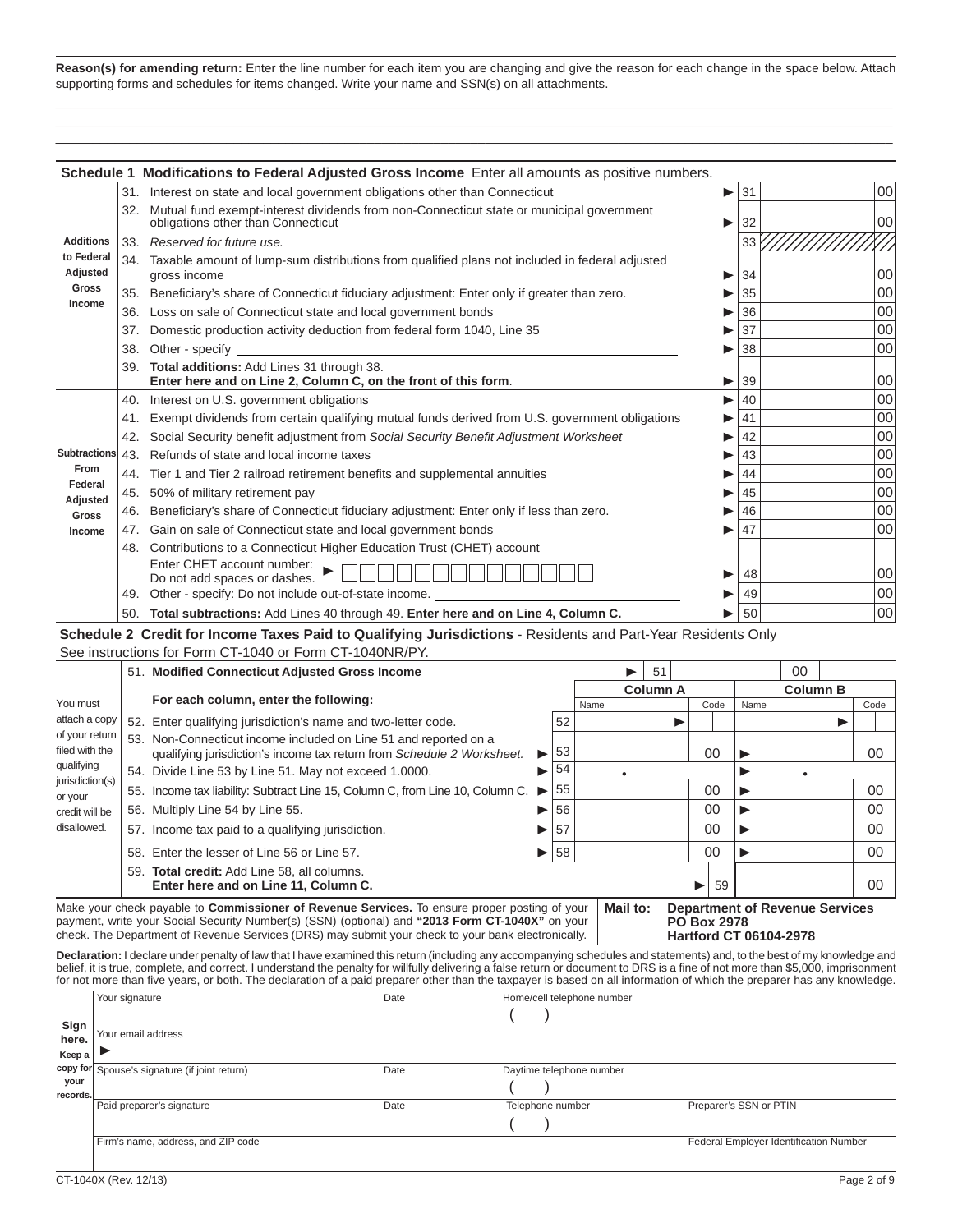#### **Schedule 3 Property Tax Credit** See instructions. (Connecticut full-year residents only)

| <b>Qualifying Property</b>                                                                                                                                                    | <b>Primary Residence</b>  |                 | Auto 1               |   |                              | Auto 2<br>(married filing jointly or<br>qualifying widow(er) only) |        |  |  |
|-------------------------------------------------------------------------------------------------------------------------------------------------------------------------------|---------------------------|-----------------|----------------------|---|------------------------------|--------------------------------------------------------------------|--------|--|--|
| <b>Name of Connecticut</b><br><b>Tax Town or District</b>                                                                                                                     |                           |                 |                      |   |                              |                                                                    |        |  |  |
| <b>Description of Property</b><br>If primary residence, enter street<br>address. If motor vehicle, enter year,<br>make, and model.                                            |                           |                 |                      |   |                              |                                                                    |        |  |  |
| Date(s) Paid                                                                                                                                                                  | $_{--}/_{--}/$ 2013       |                 | $\frac{1}{2013}$     |   |                              | $\frac{1}{2013}$                                                   |        |  |  |
|                                                                                                                                                                               | $  /$ $ /$ 2013           |                 | $/$ /2013            |   |                              | $_{\circ}$ $_{\circ}$ $_{\circ}$ $_{\circ}$ $_{\circ}$ $/$ 2013    |        |  |  |
| <b>Amount Paid</b>                                                                                                                                                            | $\blacktriangleright$ 60. | 00 <sup>°</sup> | $\triangleright$ 61. |   | $00 \blacktriangleright 62.$ |                                                                    | 00     |  |  |
| 63. Total property tax paid: Add Lines 60, 61, and 62.                                                                                                                        |                           |                 |                      | ▶ | 63.                          |                                                                    | 00     |  |  |
| 64. Maximum property tax credit allowed.                                                                                                                                      |                           |                 |                      |   | 64.                          | 300                                                                | 00     |  |  |
| 65. Enter the lesser of Line 63 or Line 64.                                                                                                                                   |                           |                 |                      |   | 65.                          |                                                                    | $00\,$ |  |  |
| 66. Enter the <b>decimal amount</b> for your filing status and Connecticut AGI from the 2013 Property Tax Credit Table.<br>If zero, enter the amount from Line 65 on Line 68. |                           |                 |                      |   | 66.                          |                                                                    |        |  |  |
| 67. Multiply Line 65 by Line 66.                                                                                                                                              |                           |                 |                      |   | 67.                          |                                                                    | 00     |  |  |
| 68. Subtract Line 67 from Line 65. Enter here and on Line 15, Column C.<br>Attach Schedule 3 to your return or your credit will be disallowed.                                |                           |                 |                      |   | 68.                          |                                                                    | 00     |  |  |

**Schedule 4 - Individual Use Tax - Do you owe use tax?** Complete the *Connecticut Individual Use Tax Worksheet* on Page 32 of the Form CT-1040 instruction booklet, or Page 37 of the Form CT-1040NR/PY instruction booklet, to calculate your use tax liability.

- 69a. Total use tax due at 1%: From *Connecticut Individual Use Tax Worksheet*, *Section A*, Column 7 6
- 69b. Total use tax due at 6.35%: From *Connecticut Individual Use Tax Worksheet*, *Section B*, Column 7 6
- 69c. Total use tax due at 7%: From *Connecticut Individual Use Tax Worksheet*, *Section C*, Column 7 6
- 69. **Individual use tax:** Add Lines 69a through 69c. If no use tax is due, enter "0." Enter here and on Line 19, Column C.

| 39a. |  |  |  | $ 00\rangle$     |
|------|--|--|--|------------------|
| 39b. |  |  |  | $ 00\rangle$     |
| 69c. |  |  |  | 00               |
| 69.  |  |  |  | $\vert 00 \vert$ |

**Withholding schedule:** Only enter information from your Schedule CT K-1, W-2, and 1099 forms if Connecticut income tax was withheld.

| <b>Column A: Employer Federal ID Number</b>                                           | Column B: CT Wages, Tips, etc.                                                                     | Check if from<br><b>Column C: CT Income Tax Withheld</b><br>Schedule CT K-1 |  |  |  |  |  |
|---------------------------------------------------------------------------------------|----------------------------------------------------------------------------------------------------|-----------------------------------------------------------------------------|--|--|--|--|--|
| $\blacktriangleright$ 70a.                                                            | 00                                                                                                 | 00                                                                          |  |  |  |  |  |
| $\blacktriangleright$ 70b.                                                            | 00                                                                                                 | 00                                                                          |  |  |  |  |  |
| $\blacktriangleright$ 70c.                                                            | 00                                                                                                 | 00                                                                          |  |  |  |  |  |
| $\blacktriangleright$ 70d.                                                            | 00                                                                                                 | 00                                                                          |  |  |  |  |  |
| $\blacktriangleright$ 70e.                                                            | 00                                                                                                 | 00                                                                          |  |  |  |  |  |
| $\triangleright$ 70f.                                                                 | 00                                                                                                 | 00                                                                          |  |  |  |  |  |
| $\blacktriangleright$ 70q.                                                            | 00                                                                                                 | 00                                                                          |  |  |  |  |  |
|                                                                                       | 00<br>▶70h. Enter additional Connecticut withholding from Supplemental Schedule CT-1040WH, Line 3. |                                                                             |  |  |  |  |  |
| 00<br>70. Total Connecticut income tax withheld: Enter here and on Line 21, Column C. |                                                                                                    |                                                                             |  |  |  |  |  |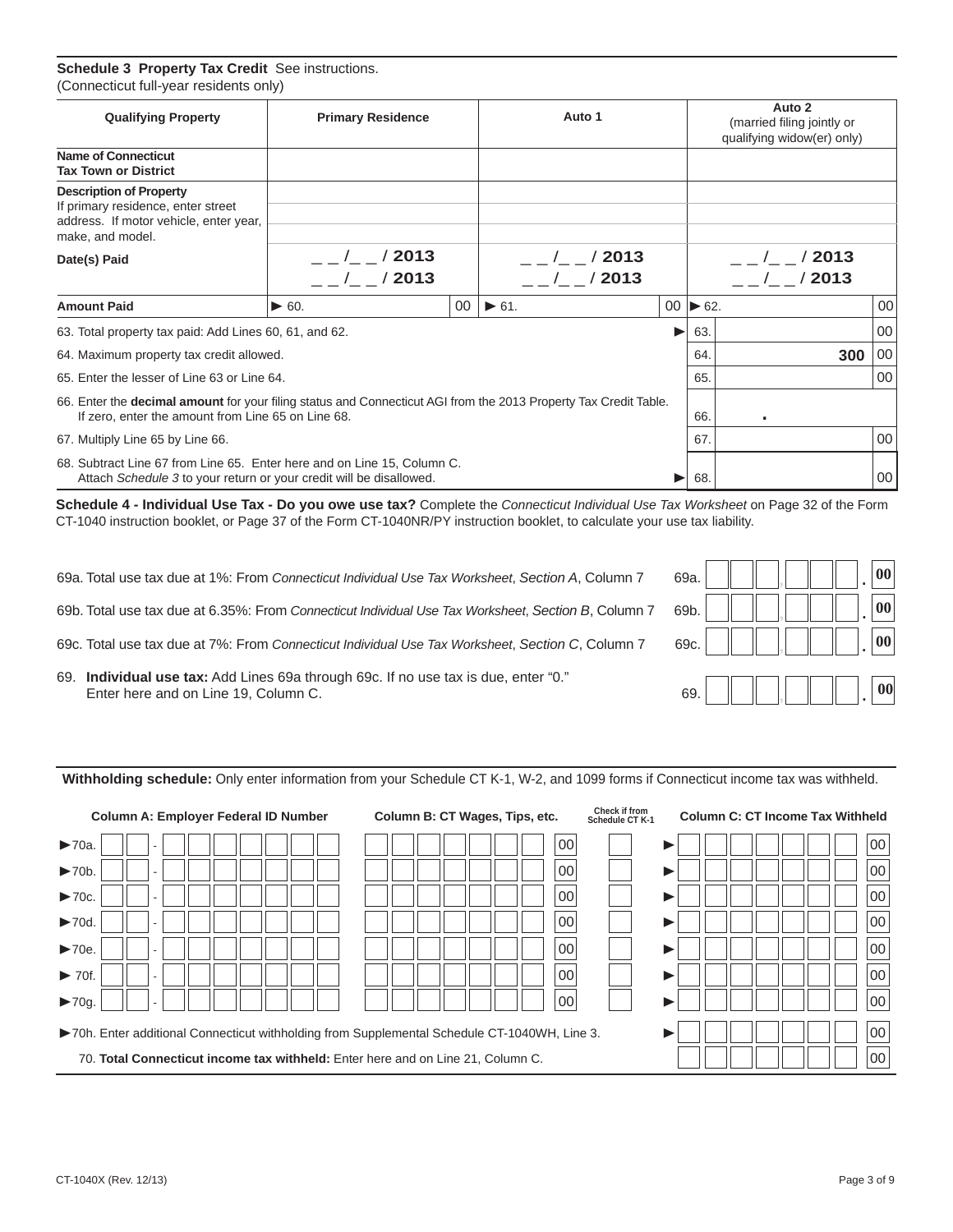### **Instructions for Amended Connecticut Income Tax Return**

Purpose: Use this form to amend a previously-filed 2013 Connecticut income tax return for individuals. This form may not be used to amend any other year's return. **Do not** use this form to amend **Form CT-1041** or **Form CT-1065**/**CT-1120SI**.

Visit the Department of Revenue Services **Taxpayer Service Center (TSC)** at www.ct.gov/TSC to file Form CT-1040X online.

If Form CT-1040X is filed to have an overpayment of Connecticut income tax refunded or credited, it must be filed before the Connecticut statute of limitations expires. Generally, the Connecticut statute of limitations for refunding or crediting any Connecticut income tax overpayment expires three years after the due date of the return, but if a timely request for an extension of time to file a return was filed, the statute of limitations expires three years after the extended due date of the return or three years after the date of filing the return, whichever is earlier. If you were required to file an amended return, but failed to do so, a penalty may be imposed. Interest will also be assessed on any additional Connecticut income tax not paid on or before the due date.

If you are filing Form CT-1040X due to federal or another state's changes or corrections to your federal or other state's income tax return, you must check the box labeled *Federal or state changes* and enter the date of the final determination on Page 1.

#### **You must fi le Form CT-1040X in the following circumstances:**

| 1. The IRS or federal courts change or correct your<br>federal income tax return and the change or<br>correction results in your Connecticut income tax<br>being overpaid or underpaid.                                                                                                                                                                                                                                  | File Form CT-1040X no later than 90 days after final determination.<br>If you file Form CT-1040X no later than 90 days after the date of the<br>final determination, any Connecticut income tax overpayment resulting<br>from the final determination will be refunded or credited to you even<br>if the Connecticut statute of limitations has otherwise expired.                                                                                                                                                                            |
|--------------------------------------------------------------------------------------------------------------------------------------------------------------------------------------------------------------------------------------------------------------------------------------------------------------------------------------------------------------------------------------------------------------------------|-----------------------------------------------------------------------------------------------------------------------------------------------------------------------------------------------------------------------------------------------------------------------------------------------------------------------------------------------------------------------------------------------------------------------------------------------------------------------------------------------------------------------------------------------|
| 2. You filed a timely amended federal income<br>tax return and the amendment results in your<br>Connecticut income tax being overpaid or<br>underpaid.                                                                                                                                                                                                                                                                   | File Form CT-1040X no later than 90 days after final determination.<br>If you file Form CT-1040X no later than 90 days after the date of<br>the final determination, any Connecticut income tax overpayment<br>resulting from filing the timely amended federal income tax return<br>will be refunded or credited to you even if the Connecticut statute of<br>limitations has otherwise expired.                                                                                                                                             |
| 3. You claimed a credit for income tax paid to a<br>qualifying jurisdiction on your original income<br>tax return and the tax officials or courts of the<br>qualifying jurisdiction made a change or correction<br>to your income tax return and the change or<br>correction results in your Connecticut income tax<br>being overpaid or underpaid (by increasing or<br>decreasing the amount of your allowable credit). | File Form CT-1040X no later than 90 days after final determination.<br>If you file Form CT-1040X no later than 90 days after the date of the final<br>determination and you claimed credit for income tax paid to a qualifying<br>jurisdiction on your original income tax return, any Connecticut income<br>tax overpayment resulting from the final determination will be refunded<br>or credited to you even if the Connecticut statute of limitations has<br>otherwise expired.                                                           |
| 4. You claimed a credit for income tax paid to a<br>qualifying jurisdiction on your original income tax<br>return and you filed a timely amended income<br>tax return with that qualifying jurisdiction and the<br>amendment results in your Connecticut income<br>tax being overpaid or underpaid (by increasing or<br>decreasing the amount of your allowable credit).                                                 | File Form CT-1040X no later than 90 days after final determination.<br>If you file Form CT-1040X no later than 90 days after the date of the final<br>determination on a timely-amended return with a qualifying jurisdiction<br>and you claimed credit for income tax paid to a qualifying jurisdiction on<br>your original income tax return, any Connecticut income tax overpayment<br>resulting from the final determination will be refunded or credited to you<br>even if the Connecticut statute of limitations has otherwise expired. |
| 5. If none of the above circumstances apply, but you<br>made a mistake or omission on your Connecticut<br>income tax return and the mistake or omission<br>results in your Connecticut income tax being<br>overpaid or underpaid.                                                                                                                                                                                        | File Form CT-1040X no later than three years after the due date<br>of your return, or if you filed a timely request for an extension of time<br>to file, three years after the date of filing the return or three years after<br>the extended due date, whichever is earlier.                                                                                                                                                                                                                                                                 |

**Do not file Form CT-1040X** for any of the following reasons:

- To have an overpayment refunded instead of applied to next year's estimated tax or to change your contributions to designated charities. The elections that you made on your original return **cannot** be changed by filing Form CT-1040X.
- To amend your Connecticut income tax return for an earlier year to claim a credit for income tax paid on income included in your Connecticut adjusted gross income for that year and repaid in a later taxable year. File **Form CT-1040CRC**, *Claim of Right Credit*, with your Connecticut income tax return for the later taxable year.

Financial Disability: If you are financially disabled, as defined in IRC §6511(h)(2), the time for having an overpayment of Connecticut income tax refunded or credited to you is extended for as long as you are financially disabled. You are considered financially disabled if you are unable to manage your own affairs by reason of a medically determinable physical or mental impairment that has lasted or can be expected to last for a continuous period of not less than 12 months. You are not considered financially disabled during any period that your spouse or any other person is authorized to act on your behalf in financial matters. See **Policy Statement 2001(14)**, *Claims for Refund Made by Financially Disabled Individuals*.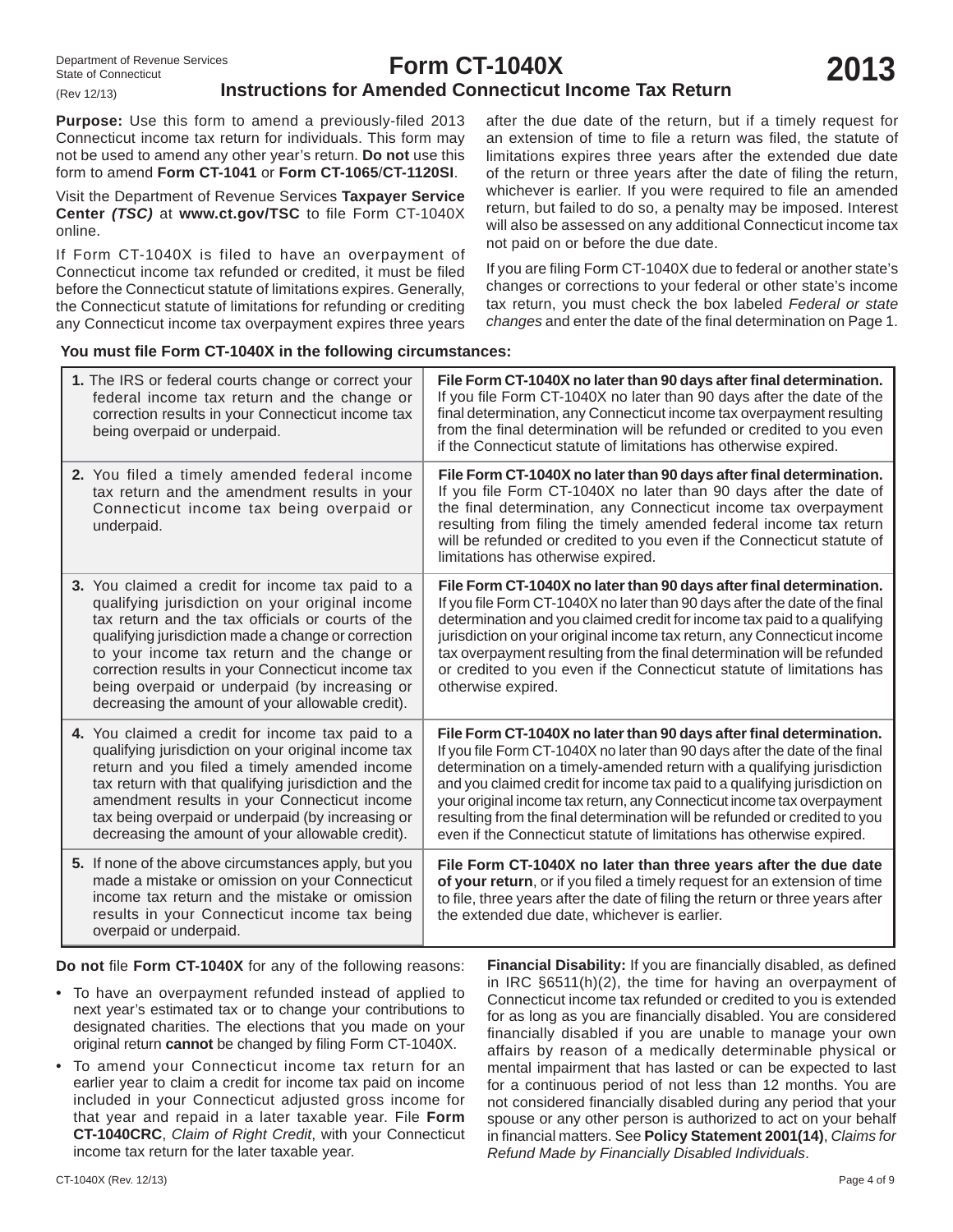### **Completing Form CT-1040X**

Line numbers on Form CT-1040X may be different from the line numbers on your original return.

**Step 1:** Check the box labeled *Federal or state changes* on Page 1 if you are amending your return because the IRS or federal court changed or corrected your federal income tax return, if tax officials or courts of a qualifying jurisdiction made a change or correction to an income tax return filed with that jurisdiction and for which you claimed a credit in your Connecticut return for taxes paid to that jurisdiction, or because you filed a timely-amended federal or other state's income tax return. Enter the date of the final determination by the IRS or by the other jurisdiction.

**Step 2:** Refer to your original return and identify all the changes that need to be made.

**Step 3:** Find the corresponding line items on Form CT-1040X.

**Step 4:** Complete *Schedules 1*, *2, 3,* and *4*. Enter the corrected amounts for each line. If you are not making corrections, enter the amounts reported on your original return.

**Step 5:** Use Column A to enter the amounts shown on your original or previously-adjusted return.

**Step 6:** Use Column B to enter the net increase or decrease for each line you are changing.

**Step 7:** Explain each change in the space provided on Page 2 of Form CT-1040X.

**Step 8:** Use Column C to report the corrected amounts for each line. If there is no change, enter the amount from Column A in Column C.

### **Form CT-1040X Instructions**

#### **Filing Status**

Generally, your filing status must match your federal income tax filing status for the year. However, when one spouse is a Connecticut **resident** or a **nonresident** and the other spouse is a **part-year resident**, each spouse who is required to file a Connecticut income tax return **must** file as married filing separately. When one spouse is a **Connecticut resident** and the other is a **nonresident**, each spouse who is required to file a Connecticut income tax return **must** file as married filing separately, **unless** they file jointly for federal income tax purposes and they elect to be treated as if both were Connecticut residents for the entire taxable year. See *Special Rules for Married Individuals* in the instructions to **Form CT-1040** or **Form CT-1040NR/PY**.

**Line 2 and Line 4:** Enter the amount from *Schedule 1*, Line 39, on Line 2, Column C, and the amount from *Schedule 1,* Line 50, on Line 4, Column C.

**Lines 6 through 9: Nonresidents and Part-Year Residents**  Only: Refer to your previously-filed Form CT-1040NR/PY when completing this section. Attach a copy of your corrected **Schedule CT-SI**, *Nonresident or Part-Year Resident Schedule of Income from Connecticut Sources.* **Part-Year Residents:** Also attach a copy of your corrected **Schedule CT-1040AW**, *Part-Year Resident Income Allocation.*

**Line 8:** Calculate the tax on the amount you entered on Line 7, Column C, using the *2013 Tax Calculation Schedule*  on Page 6.

Enter the result on Line 8, Column C.

**Line 10: Residents:** Calculate the tax on the amount you entered on Line 5, Column C, using the *2013 Tax Calculation Schedule* on Page 6. Enter the result in Column C.

**Nonresidents and Part-Year Residents:** Multiply Line 9, Column C, by Line 8, Column C. Enter the result in Column C.

**Line 11: Residents and Part-Year Residents:** Enter the amount from *Schedule 2*, Line 59, in Column C. See instructions to Form CT-1040 or Form CT-1040NR/PY.

**Line 13:** If changes are being made to your Connecticut Alternative Minimum Tax, you must complete a corrected **Form CT-6251**, *Connecticut Alternative Minimum Tax Return - Individuals*. Write the word *"*Amended*"* across the top and attach it to Form CT-1040X.

**Line 15: Residents:** Enter the amount from *Schedule 3,* Line 68, in Column C. You must attach *Schedule 3* to your return or your credit will be disallowed.

**Nonresidents and Part-Year Residents:** Enter "0" in Column C.

**Line 17:** If changes are being made to your allowable credits, you must complete a corrected **Schedule CT-IT Credit**, *Income Tax Credit Summary*. Write the word "Amended" across the top and attach it to Form CT-1040X. You must also attach a corrected **Form CT-8801**, *Credit for Prior Year Connecticut Minimum Tax for Individuals, Trusts, and Estates* if the prior year alternative minimum tax credit is being changed. If you are filing a corrected Form CT-8801, write the word "Amended" across the top and attach it to Form CT-1040X.

**Line 19:** Enter the amount from *Schedule 4*, Line 69, in Column C.

**Line 21:** If changes are being made to your Connecticut income tax withholding, complete the *Withholding Schedule* on Form CT-1040X, Page 3, and enter the total from Line 70 in Column C. You must complete all columns or your withholding will be disallowed. **Do not** send W-2 or 1099 forms or Schedule CT K-1 with your return. If the withholding you are reporting is from Schedule CT K-1, check the box on the withholding schedule. If you have more than seven federal W-2 and 1099 forms or Schedule CT K-1s, you must complete Supplemental Schedule CT-1040WH and attach it to the back of your amended Connecticut income tax return. Enter the total from Supplemental Schedule CT-1040WH, Line 3, on Line 70h, Column C.

**Line 22a: Connecticut Earned Income Tax Credit**: Complete Schedule CT-EITC, *Connecticut Earned Income Tax Credit*, to calculate your earned income tax credit. Enter the amount from Schedule CT-EITC, Line 16. You must attach a copy of your schedule or the credit will be disallowed.

Only **full-year** residents can claim the Connecticut earned income tax credit (CT EITC). Part-year residents and nonresidents **do not** qualify for the credit.

#### **Interest**

Interest at 1% per month or fraction of a month will continue to accrue from the original due date until the tax is paid in full. A month is measured from the sixteenth day of the first month to the fifteenth day of the next month. Any fraction of a month is considered a whole month.

### **Schedules 1 Through 4**

If you are making corrections to any of these schedules (Modifications to Federal Adjusted Gross Income, Credit for Income Taxes Paid to Qualifying Jurisdictions, Property Tax Credit, and Individual Use Tax), refer to the Form CT-1040 or Form CT-1040NR/PY instruction booklet for line instructions and schedules.

CT-1040X (Rev. 12/13) Page 5 of 9 Enter the corrected amounts for each line. If you are not making corrections, enter the amounts reported on your original return. Enter all amounts as positive numbers.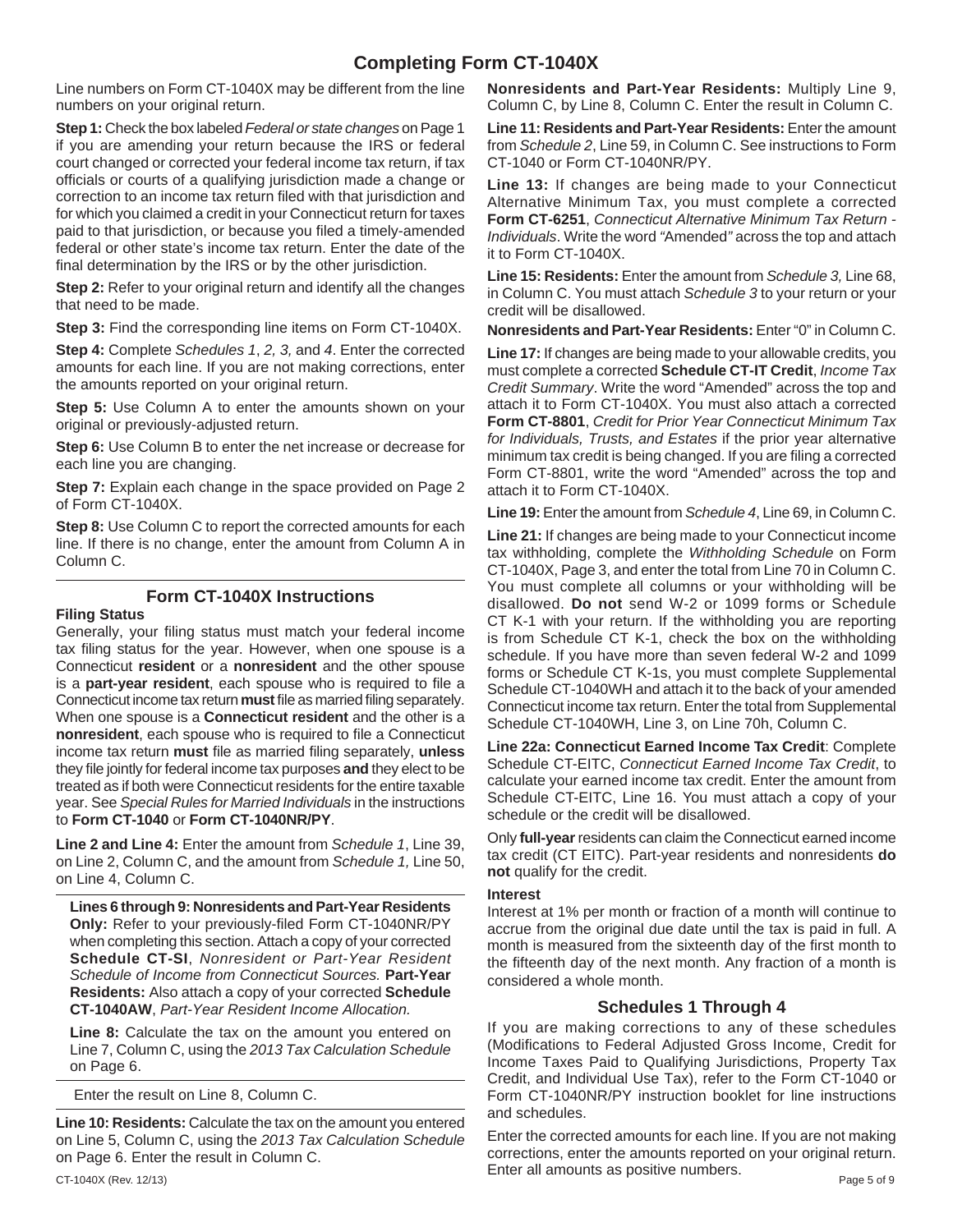### **Tax Calculation Schedule**

Complete Lines 2, 4, 5, 6, and 8, using *Tables A* through *E*.

| 1. Enter Connecticut adjusted gross income (AGI) from Form CT-1040X, Line 5, Column C.<br>Nonresidents and part-year residents: Enter income from Form CT-1040X, Line 7, Column C.                          |                | 00 |
|-------------------------------------------------------------------------------------------------------------------------------------------------------------------------------------------------------------|----------------|----|
| 2. Enter the exemption amount from Table A, Personal Exemptions. If zero, enter "0."                                                                                                                        | 2              | 00 |
| 3. Connecticut Taxable Income: Subtract Line 2 from Line 1. If less than zero, enter "0."                                                                                                                   | 3              | 00 |
| 4. Tax Calculation: See Table B, Tax Calculation.                                                                                                                                                           | $\overline{4}$ | 00 |
| 5. Enter the phase-out amount from Table C, 3% Tax Rate Phase-Out Add-Back. If zero, enter "0."                                                                                                             | 5.             | 00 |
| 6. Enter the recapture amount from Table D, Tax Recapture. If zero, enter "0."                                                                                                                              | 6              | 00 |
| 7. Connecticut Income Tax: Add Lines 4, 5, and 6.                                                                                                                                                           | 7.             | 00 |
| 8. Enter the decimal amount from Table E, Personal Tax Credits. If zero, enter "0."                                                                                                                         | 8              |    |
| 9. Multiply the amount on Line 7 by the decimal amount on Line 8.                                                                                                                                           | 9              | 00 |
| 10. Connecticut Income Tax: Subtract Line 9 from Line 7.<br>Enter here and on Form CT-1040X, Line 10, Column C.<br>Nonresidents and part-year residents: Enter here and on Form CT-1040X, Line 8, Column C. | 10.            | 00 |

### **Table A - Personal Exemptions for 2013 Taxable Year**

Enter the exemption amount on the *Tax Calculation Schedule*, Line 2. Use the filing status shown on the front of your return and your Connecticut AGI (*Tax Calculation Schedule*, Line 1) to determine your personal exemption.

| <b>Single</b>          |                             |           |                             | <b>Married Filing Jointly or</b><br><b>Qualified Widow(er)</b> |           |                             | <b>Married Filing Separately</b> |           |                               | <b>Head of Household</b>    |             |
|------------------------|-----------------------------|-----------|-----------------------------|----------------------------------------------------------------|-----------|-----------------------------|----------------------------------|-----------|-------------------------------|-----------------------------|-------------|
| <b>Connecticut AGI</b> |                             |           |                             | <b>Connecticut AGI</b>                                         |           |                             | <b>Connecticut AGI</b>           |           | <b>Connecticut AGI</b>        |                             |             |
| More Than              | Less Than<br>or<br>Equal To | Exemption | More Than                   | Less Than<br>or<br>Equal To                                    | Exemption | More Than                   | Less Than<br>or<br>Equal To      | Exemption | More Than                     | Less Than<br>or<br>Equal To | Exemption   |
| \$<br>$\mathbf 0$      | \$28,000                    | \$14,000  | $\mathbb{S}$<br>$\mathbf 0$ | \$48,000                                                       | \$24,000  | $\mathbb{S}$<br>$\mathbf 0$ | \$24,000                         | \$12,000  | $\mathfrak{S}$<br>$\mathbf 0$ | \$38,000                    | \$19,000    |
| \$28,000               | \$29,000                    | \$13,000  | \$48,000                    | \$49,000                                                       | \$23,000  | \$24,000                    | \$25,000                         | \$11,000  | \$38,000                      | \$39,000                    | \$18,000    |
| \$29,000               | \$30,000                    | \$12,000  | \$49,000                    | \$50,000                                                       | \$22,000  | \$25,000                    | \$26,000                         | \$10,000  | \$39,000                      | \$40,000                    | \$17,000    |
| \$30,000               | \$31,000                    | \$11,000  | \$50,000                    | \$51,000                                                       | \$21,000  | \$26,000                    | \$27,000                         | \$9,000   | \$40,000                      | \$41,000                    | \$16,000    |
| \$31,000               | \$32,000                    | \$10,000  | \$51,000                    | \$52,000                                                       | \$20,000  | \$27,000                    | \$28,000                         | \$8,000   | \$41,000                      | \$42,000                    | \$15,000    |
| \$32,000               | \$33,000                    | \$9,000   | \$52,000                    | \$53,000                                                       | \$19,000  | \$28,000                    | \$29,000                         | \$7,000   | \$42,000                      | \$43,000                    | \$14,000    |
| \$33,000               | \$34,000                    | \$8,000   | \$53,000                    | \$54,000                                                       | \$18,000  | \$29,000                    | \$30,000                         | \$6,000   | \$43,000                      | \$44,000                    | \$13,000    |
| \$34,000               | \$35,000                    | \$7,000   | \$54,000                    | \$55,000                                                       | \$17,000  | \$30,000                    | \$31,000                         | \$5,000   | \$44,000                      | \$45,000                    | \$12,000    |
| \$35,000               | \$36,000                    | \$6,000   | \$55,000                    | \$56,000                                                       | \$16,000  | \$31,000                    | \$32,000                         | \$4,000   | \$45,000                      | \$46,000                    | \$11,000    |
| \$36,000               | \$37,000                    | \$5,000   | \$56,000                    | \$57,000                                                       | \$15,000  | \$32,000                    | \$33,000                         | \$3,000   | \$46,000                      | \$47,000                    | \$10,000    |
| \$37,000               | \$38,000                    | \$4,000   | \$57,000                    | \$58,000                                                       | \$14,000  | \$33,000                    | \$34,000                         | \$2,000   | \$47,000                      | \$48,000                    | \$9,000     |
| \$38,000               | \$39,000                    | \$3,000   | \$58,000                    | \$59,000                                                       | \$13,000  | \$34,000                    | \$35,000                         | \$1,000   | \$48,000                      | \$49,000                    | \$8,000     |
| \$39,000               | \$40,000                    | \$2,000   | \$59,000                    | \$60,000                                                       | \$12,000  | \$35,000                    | and up                           | \$<br>0   | \$49,000                      | \$50,000                    | \$7,000     |
| \$40,000               | \$41,000                    | \$1,000   | \$60,000                    | \$61,000                                                       | \$11,000  |                             |                                  |           | \$50,000                      | \$51,000                    | \$6,000     |
| \$41,000               | and up                      | \$<br>0   | \$61,000                    | \$62,000                                                       | \$10,000  |                             |                                  |           | \$51,000                      | \$52,000                    | \$5,000     |
|                        |                             |           | \$62,000                    | \$63,000                                                       | \$9,000   |                             |                                  |           | \$52,000                      | \$53,000                    | \$4,000     |
|                        |                             |           | \$63,000                    | \$64,000                                                       | \$8,000   |                             |                                  |           | \$53,000                      | \$54,000                    | \$3,000     |
|                        |                             |           | \$64,000                    | \$65,000                                                       | \$7,000   |                             |                                  |           | \$54,000                      | \$55,000                    | \$2,000     |
|                        |                             |           | \$65,000                    | \$66,000                                                       | \$6,000   |                             |                                  |           | \$55,000                      | \$56,000                    | \$<br>1,000 |
|                        |                             |           | \$66,000                    | \$67,000                                                       | \$5,000   |                             |                                  |           | \$56,000                      | and up                      | \$<br>0     |
|                        |                             |           | \$67,000                    | \$68,000                                                       | \$4,000   |                             |                                  |           |                               |                             |             |
|                        |                             |           | \$68,000                    | \$69,000                                                       | \$3,000   |                             |                                  |           |                               |                             |             |
|                        |                             |           | \$69,000                    | \$70,000                                                       | \$2,000   |                             |                                  |           |                               |                             |             |
|                        |                             |           | \$70,000                    | \$71,000                                                       | \$1,000   |                             |                                  |           |                               |                             |             |
|                        |                             |           | \$71,000                    | and up                                                         | \$<br>0   |                             |                                  |           |                               |                             |             |

Form CT-1040TCS (Rev. 08/13)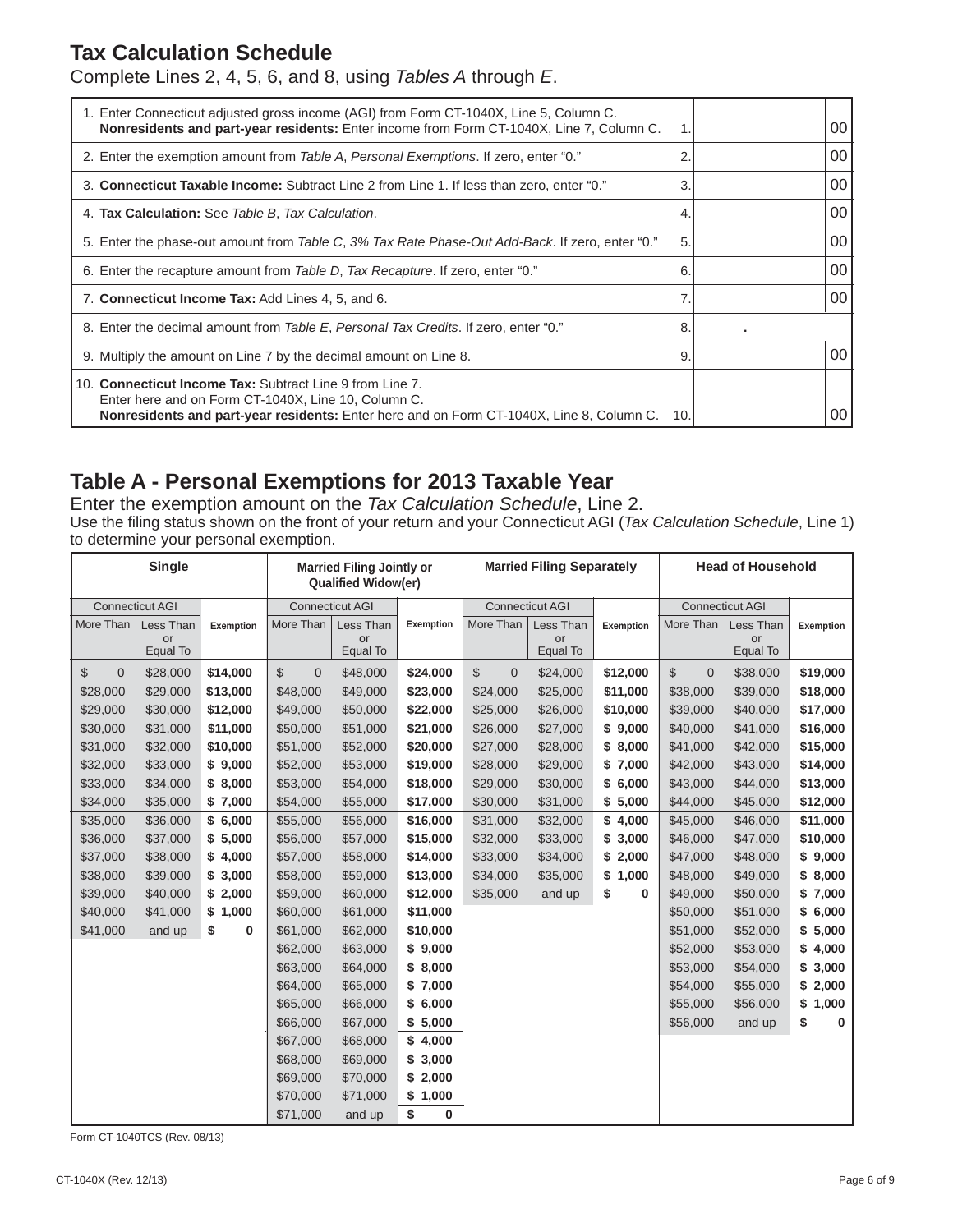### **Table B - Tax Calculation for 2013 Taxable Year**

Enter the tax calculation amount on the *Tax Calculation Schedule*, Line 4.

Use the filing status shown on the front of your return. This is the initial tax calculation of your tax liability. It does not include personal tax credits, the 3% phase-out or tax recapture.

If the amount on line 3 of the Tax Calculation Schedule is:

| More than \$10,000, but less than or equal to  \$50,000\$300 plus 5.0% of the excess over \$10,000        |  |
|-----------------------------------------------------------------------------------------------------------|--|
| More than \$50,000, but less than or equal to  \$100,000 \$2,300 plus 5.5% of the excess over \$50,000    |  |
| More than \$100,000, but less than or equal to  \$200,000  \$5,050 plus 6.0% of the excess over \$100,000 |  |
| More than \$200,000, but less than or equal to  \$250,000 \$11,050 plus 6.5% of the excess over \$200,000 |  |
|                                                                                                           |  |

|  |  | <b>Single or Married Filing Separately Examples:</b> |
|--|--|------------------------------------------------------|

| Line 3 is \$13,000, Line 4 is \$450 |  |
|-------------------------------------|--|
|-------------------------------------|--|

| Line 3 is \$13,000, Line 4 is \$450  |     |                      | Line 3 is \$525,000, Line 4 is \$32,725   |                               |  |  |  |
|--------------------------------------|-----|----------------------|-------------------------------------------|-------------------------------|--|--|--|
| $$13,000 - $10,000$<br>\$3,000 X .05 | $=$ | $=$ \$3,000<br>\$150 | $$525,000 - $250,000$<br>\$275,000 x .067 | $=$ \$275,000<br>$=$ \$18.425 |  |  |  |
| $$300 + $150$                        | ъ.  | \$450                | $$14,300 + $18,425$                       | $=$ \$32,725                  |  |  |  |

### **Married Filing Jointly/Qualifying Widow(er)**

If the amount on line 3 of the Tax Calculation Schedule is:

| More than \$20,000, but less than or equal to \$100,000\$600 plus 5.0% of the excess over \$20,000        |  |
|-----------------------------------------------------------------------------------------------------------|--|
| More than \$100,000, but less than or equal to  \$200,000  \$4,600 plus 5.5% of the excess over \$100,000 |  |
| More than \$200,000, but less than or equal to  \$400,000 \$10,100 plus 6.0% of the excess over \$200,000 |  |
| More than \$400,000, but less than or equal to \$500,000 \$22,100 plus 6.5% of the excess over \$400,000  |  |
|                                                                                                           |  |

### **Married Filing Jointly/Qualifying Widow(er) Examples:**

| Line 3 is \$22,500, Line 4 is \$725                         |                                             | Line 3 is \$1,100,000, Line 4 is \$68,800                                                                           |  |  |  |  |
|-------------------------------------------------------------|---------------------------------------------|---------------------------------------------------------------------------------------------------------------------|--|--|--|--|
| $$22,500 - $20,000$<br>$$2,500 \times .05$<br>$$600 + $125$ | $=$ \$2,500<br>\$125<br>$=$<br>\$725<br>$=$ | $$1,100,000 - $500,000$<br>$=$ \$600,000<br>\$600,000 x .067<br>$=$ \$40,200<br>$$28,600 + $40,200$<br>$=$ \$68,800 |  |  |  |  |

### **Head of Household**

If the amount on line 3 of the Tax Calculation Schedule is:

| More than \$16,000, but less than or equal to  \$80,000\$480 plus 5.0% of the excess over \$16,000        |
|-----------------------------------------------------------------------------------------------------------|
| More than \$80,000, but less than or equal to  \$160,000 \$3,680 plus 5.5% of the excess over \$80,000    |
| More than \$160,000, but less than or equal to  \$320,000  \$8,080 plus 6.0% of the excess over \$160,000 |
| More than \$320,000, but less than or equal to  \$400,000 \$17,680 plus 6.5% of the excess over \$320,000 |
|                                                                                                           |
|                                                                                                           |

#### **Head of Household Examples:**

| Line 3 is \$20,000, Line 4 is \$680                         |                           |                | Line 3 is \$825,000, Line 4 is \$51,355                          |                                               |  |  |  |
|-------------------------------------------------------------|---------------------------|----------------|------------------------------------------------------------------|-----------------------------------------------|--|--|--|
| $$20,000 - $16,000$<br>$$4,000 \times .05$<br>$$480 + $200$ | $=$ \$4,000<br>$=$<br>$=$ | \$200<br>\$680 | \$825,000 - \$400,000<br>\$425,000 x .067<br>$$22,880 + $28,475$ | $=$ \$425,000<br>$=$ \$28,475<br>$=$ \$51,355 |  |  |  |

Form CT-1040TCS Back (Rev. 08/13)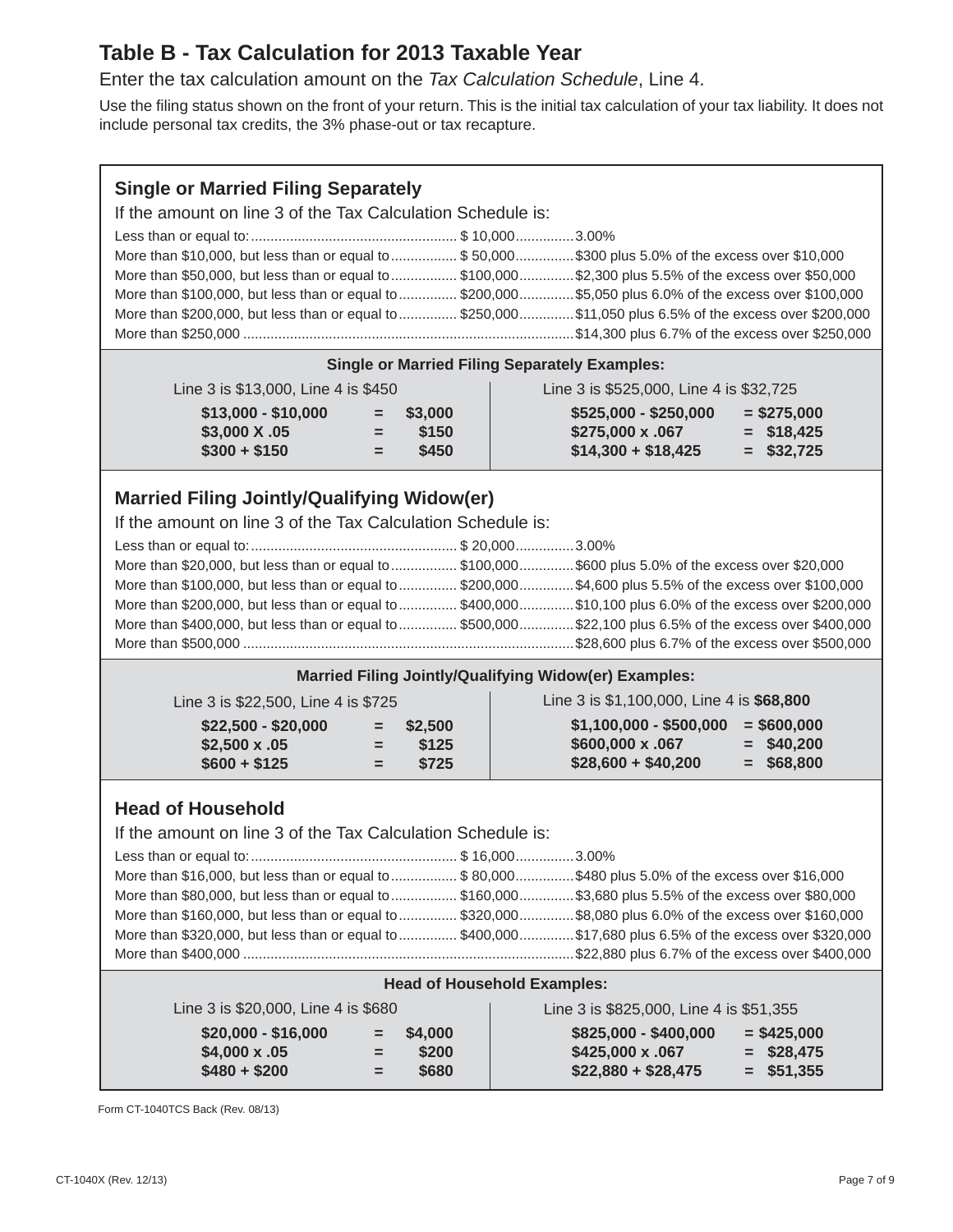## **Table C - 3% Tax Rate Phase-Out Add-Back**

### Enter the phase-out amount on the *Tax Calculation Schedule*, Line 5.

Use the filing status shown on the front of your return and your Connecticut AGI (*Tax Calculation Schedule*, Line 1) to determine your phase-out level and the additional amount of tax you are required to include in your tax calculation.

| <b>Single</b>            |                        |           |                          | <b>Married Filing Jointly or</b><br><b>Qualified Widow(er)</b> |           |                            | <b>Married Filing Separately</b> |           | <b>Head of Household</b>   |                        |           |
|--------------------------|------------------------|-----------|--------------------------|----------------------------------------------------------------|-----------|----------------------------|----------------------------------|-----------|----------------------------|------------------------|-----------|
|                          | <b>Connecticut AGI</b> |           | <b>Connecticut AGI</b>   |                                                                |           | <b>Connecticut AGI</b>     |                                  |           |                            | <b>Connecticut AGI</b> |           |
| More Than                | Less Than              | 3%        | More Than                | Less Than                                                      | 3%        | More Than                  | Less Than                        | 3%        | More Than                  | Less Than              | 3%        |
|                          | or<br>Equal To         | Phase-Out |                          | or<br>Equal To                                                 | Phase-Out |                            | or<br>Equal To                   | Phase-Out |                            | or<br>Equal To         | Phase-Out |
| $\mathbb{S}$<br>$\Omega$ | \$56,500               | \$0       | $\mathbb{S}$<br>$\Omega$ | \$100,500                                                      | \$ 0      | $\mathfrak{L}$<br>$\Omega$ | \$50,250                         | \$0       | $\mathfrak{L}$<br>$\Omega$ | \$78,500               | \$0       |
| \$56,500                 | \$61,500               | \$20      | \$100.500                | \$105,500                                                      | \$40      | \$50,250                   | \$52,750                         | \$20      | \$78,500                   | \$82,500               | \$32      |
| \$61.500                 | \$66,500               | \$40      | \$105.500                | \$110,500                                                      | \$80      | \$52,750                   | \$55,250                         | \$40      | \$82,500                   | \$86,500               | \$64      |
| \$66,500                 | \$71,500               | \$60      | \$110,500                | \$115,500                                                      | \$120     | \$55,250                   | \$57,750                         | \$60      | \$86,500                   | \$90,500               | \$96      |
| \$71,500                 | \$76,500               | \$80      | \$115,500                | \$120,500                                                      | \$160     | \$57,750                   | \$60,250                         | \$80      | \$90,500                   | \$94,500               | \$128     |
| \$76,500                 | \$81,500               | \$100     | \$120,500                | \$125,500                                                      | \$200     | \$60,250                   | \$62,750                         | \$100     | \$94.500                   | \$98,500               | \$160     |
| \$81,500                 | \$86,500               | \$120     | \$125,500                | \$130,500                                                      | \$240     | \$62,750                   | \$65,250                         | \$120     | \$98,500                   | \$102,500              | \$192     |
| \$86,500                 | \$91,500               | \$140     | \$130,500                | \$135,500                                                      | \$280     | \$65,250                   | \$67,750                         | \$140     | \$102,500                  | \$106,500              | \$224     |
| \$91,500                 | \$96,500               | \$160     | \$135,500                | \$140,500                                                      | \$320     | \$67,750                   | \$70,250                         | \$160     | \$106,500                  | \$110,500              | \$256     |
| $$96,500-$               | \$101,500              | \$180     | \$140,500                | \$145,500                                                      | \$360     | \$70,250                   | \$72,750                         | \$180     | \$110,500                  | \$114,500              | \$288     |
| \$101,500                | and up                 | \$200     | \$145,500                | and up                                                         | \$400     | \$72,750                   | and up                           | \$200     | \$114,500                  | and up                 | \$320     |

### **Table D - Tax Recapture**

Enter the recapture amount on the *Tax Calculation Schedule*, Line 6.

Use the filing status shown on the front of your return and your Connecticut AGI (*Tax Calculation Schedule*, Line 1) to determine your recapture amount.

|                                 | <b>Single or Married Filing Separately</b> |                |           | <b>Married Filing Jointly or</b><br><b>Qualified Widow(er)</b> |           | <b>Head of Household</b> |                        |                |
|---------------------------------|--------------------------------------------|----------------|-----------|----------------------------------------------------------------|-----------|--------------------------|------------------------|----------------|
|                                 | <b>Connecticut AGI</b>                     |                |           | <b>Connecticut AGI</b>                                         |           |                          | <b>Connecticut AGI</b> |                |
| More Than                       | Less Than                                  | Recapture      | More Than | Less Than                                                      | Recapture | More Than                | Less Than              | Recapture      |
|                                 | or<br>Equal To                             | Amount         |           | or<br>Equal To                                                 | Amount    |                          | or<br>Equal To         | Amount         |
| $\mathcal{L}$<br>$\overline{0}$ | \$200,000                                  | \$<br>$\bf{0}$ | \$0       | \$400,000                                                      | \$<br>0   | \$0                      | \$320,000              | \$<br>$\bf{0}$ |
| \$200,000                       | \$205,000                                  | 75<br>\$       | \$400,000 | \$410,000                                                      | \$<br>150 | \$320,000                | \$328,000              | 120<br>\$      |
| \$205,000                       | \$210,000                                  | 150<br>\$      | \$410,000 | \$420,000                                                      | 300<br>\$ | \$328,000                | \$336,000              | \$<br>240      |
| \$210,000                       | \$215,000                                  | 225<br>\$      | \$420,000 | \$430,000                                                      | 450<br>\$ | \$336,000                | \$344,000              | \$<br>360      |
| \$215,000                       | \$220,000                                  | 300<br>\$      | \$430,000 | \$440,000                                                      | \$<br>600 | \$344,000                | \$352,000              | \$<br>480      |
| \$220,000                       | \$225,000                                  | 375<br>\$      | \$440,000 | \$450,000                                                      | 750<br>\$ | \$352,000                | \$360,000              | 600<br>\$      |
| \$225,000                       | \$230,000                                  | 450<br>\$      | \$450,000 | \$460,000                                                      | 900<br>\$ | \$360,000                | \$368,000              | 720<br>\$      |
| \$230,000                       | \$235,000                                  | 525<br>\$      | \$460,000 | \$470,000                                                      | \$1,050   | \$368,000                | \$376,000              | 840<br>\$      |
| \$235,000                       | \$240,000                                  | \$<br>600      | \$470,000 | \$480,000                                                      | \$1,200   | \$376,000                | \$384,000              | \$<br>960      |
| \$240,000                       | \$245,000                                  | 675<br>S       | \$480,000 | \$490,000                                                      | \$1,350   | \$384,000                | \$392,000              | \$1,080        |
| \$245,000                       | \$250,000                                  | 750<br>\$      | \$490,000 | \$500,000                                                      | \$1,500   | \$392,000                | \$400,000              | \$1,200        |
| \$250,000                       | \$255,000                                  | 825<br>\$      | \$500,000 | \$510,000                                                      | \$1,650   | \$400,000                | \$408,000              | \$1,320        |
| \$255,000                       | \$260,000                                  | 900<br>\$      | \$510,000 | \$520,000                                                      | \$1,800   | \$408,000                | \$416,000              | \$1,440        |
| \$260,000                       | \$265,000                                  | \$<br>975      | \$520,000 | \$530,000                                                      | \$1,950   | \$416,000                | \$424,000              | \$1,560        |
| \$265,000                       | \$270,000                                  | \$1,050        | \$530,000 | \$540,000                                                      | \$2,100   | \$424,000                | \$432,000              | \$1,680        |
| \$270,000                       | \$275,000                                  | \$1,125        | \$540,000 | \$550,000                                                      | \$2,250   | \$432,000                | \$440,000              | \$1,800        |
| \$275,000                       | \$280,000                                  | \$1,200        | \$550,000 | \$560,000                                                      | \$2,400   | \$440,000                | \$448,000              | \$1,920        |
| \$280,000                       | \$285,000                                  | \$1,275        | \$560,000 | \$570,000                                                      | \$2,550   | \$448,000                | \$456,000              | \$2,040        |
| \$285,000                       | \$290,000                                  | \$1,350        | \$570,000 | \$580,000                                                      | \$2,700   | \$456,000                | \$464,000              | \$2,160        |
| \$290,000                       | \$295,000                                  | \$1,425        | \$580,000 | \$590,000                                                      | \$2,850   | \$464,000                | \$472,000              | \$2,280        |
| \$295,000                       | \$300,000                                  | \$1,500        | \$590,000 | \$600,000                                                      | \$3,000   | \$472,000                | \$480,000              | \$2,400        |
| \$300,000                       | \$305,000                                  | \$1,575        | \$600,000 | \$610,000                                                      | \$3,150   | \$480,000                | \$488,000              | \$2,520        |
| \$305,000                       | \$310,000                                  | \$1,650        | \$610,000 | \$620,000                                                      | \$3,300   | \$488,000                | \$496,000              | \$2,640        |
| \$310,000                       | \$315,000                                  | \$1,725        | \$620,000 | \$630,000                                                      | \$3,450   | \$496,000                | \$504,000              | \$2,760        |
| \$315,000                       | \$320,000                                  | \$1,800        | \$630,000 | \$640,000                                                      | \$3,600   | \$504,000                | \$512,000              | \$2,880        |
| \$320,000                       | \$325,000                                  | \$1,875        | \$640,000 | \$650,000                                                      | \$3,750   | \$512,000                | \$520,000              | \$3,000        |
| \$325,000                       | \$330,000                                  | \$1,950        | \$650,000 | \$660,000                                                      | \$3,900   | \$520,000                | \$528,000              | \$3,120        |
| \$330,000                       | \$335,000                                  | \$2,025        | \$660,000 | \$670,000                                                      | \$4,050   | \$528,000                | \$536,000              | \$3,240        |
| \$335,000                       | \$340,000                                  | \$2,100        | \$670,000 | \$680,000                                                      | \$4,200   | \$536,000                | \$544,000              | \$3,360        |
| \$340,000                       | \$345,000                                  | \$2,175        | \$680,000 | \$690,000                                                      | \$4,350   | \$544,000                | \$552,000              | \$3,480        |
| \$345,000                       | and up                                     | \$2,250        | \$690,000 | and up                                                         | \$4,500   | \$552,000                | and up                 | \$3,600        |